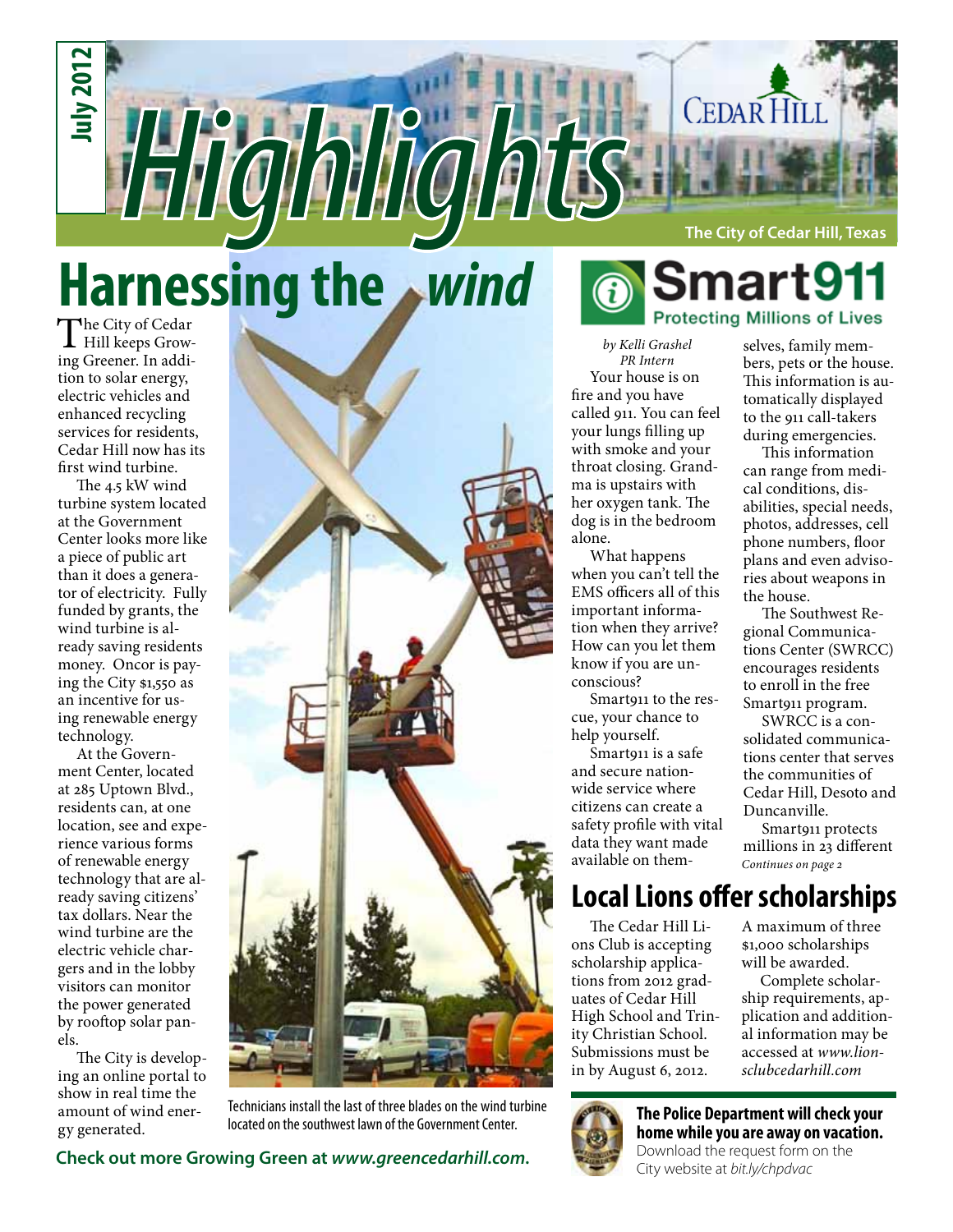

 $A<sub>n</sub>$  emergency trip
to the hospital in  $A<sub>n</sub>$ an ambulance can easily cost over \$700.

To help residents deal with that cost, the City of Cedar Hill offers an optional ambulance subscription plan that reduces your cost for emergency ground ambulance transport.

Or use an installment plan which allows you to pay a \$5 assessment each month on your water bill, with no interest.

Enrollment forms are available at the Government Center, 285 Uptown Blvd. and the fire station at 1212 W. Belt Line; or

**This program covers costs for ground emergency transport to an emergency room that aren't covered by your insur- ance or Medicare. It covers dependents living in your home up to age 25.**

For only \$60 per year the City of Cedar Hill will bill your primary insurance carrier or Medicare. Whatever amount is not covered by either one will be written off by the City.

Citizens on Medicaid do not qualify for this program.

You can make your payment by check, cash or money order.

call 972.291.1011 during business hours to have the form mailed to you.

According to EMS Chief Kevin Cunningham, "The purpose is to reduce the cost for an emergent transport. Whatever Medicare or insurance doesn't cover you wouldn't be responsible for paying out-of-pocket."

**Smart911**

states. *From front page*

Janet Sanders of the SWRCC is encourages all citizens to sign up. "It's free to go to the website and enter names, allergies, pets, for everyone in the house, note anyone on oxygen tank or other information that helps first responders.

"Smart911 does not ask for social security numbers. Your safe, secure information will be transmitted only to first responders an emergency situation," Sanders said.

 Lt. Pam Brown of the Cedar Hill Police Department said "Any time advanced information is provided, it is always good for the responding officers.

 "Citizens can use Smart911 to provide photos to police departments for use in an Amber Alert or a Silver Alert, where a child or elderly person goes missing."

Cedar Hill Fire Chief John Ballard says the program works especially well as units are dispatched. "They relay resident-provided information to us when we don't have time to look it up. They can say 'you are going to a house fire where there is an elderly person who lives upstairs'. This has high potential to benefit people and save lives." Ballard said.

For more information and to create your Safety profile go to *www.Smart911.com* and help your emergency response teams help you.

### **Does litter bug you?**

You can do something about it. Keep Cedar Hill Beautiful



encourages you to report litterers using the Don't Mess with Texas Report a Litterer program.

Some Texans throw trash from their car while others may throw just a cigarette butt. It's all littering, and it's against the law.

If you see trash being tossed out of a car window or even accidentally flying out of a truck bed, record: the license plate number, the make of vehicle, time and date, location and who tossed (driv-

TxDot will compare the information to their vehicle registration database and if it matches, they will send the litterer a Don't Mess with Texas litterbag along with a letter reminding them to keep their trash off of our roads. And you can feel good about doing something to clean up our community and keeping Cedar Hill beautiful.

er, passenger or accidental) and what was

Go to *dontmesswithtexas.org/*reporta-litterer and complete the form with the in-

tossed.

formation.





#### **No watering between 10 a.m. and 6 p.m. seven days a week from May 1 to Sept. 30**

From May 1 to September 30, outdoor watering is prohibited between the hours of 10 a.m. and 6 p.m. Fines for violators start at \$200 for the first offense.

The City requests no outside watering at all on Wednesdays, Saturdays and Sundays to allow the system to replenish supplies in the water storage tanks.

There is a lot more information about Drought Response Stages on the City website at *tinyurl.com/ CHwater*.

Refer to the home page of the City website *www.cedarhilltx. com* for water usage updates.

**Notify Me** will send you an email or text message update whenever new informatext message update whenever new informa-<br>tion is posted on the City website about topics of interest to you. Want to know when there's



a new related news item or calendar event posted? Scan this code with your smart phone to sign up for the infor- mation you want.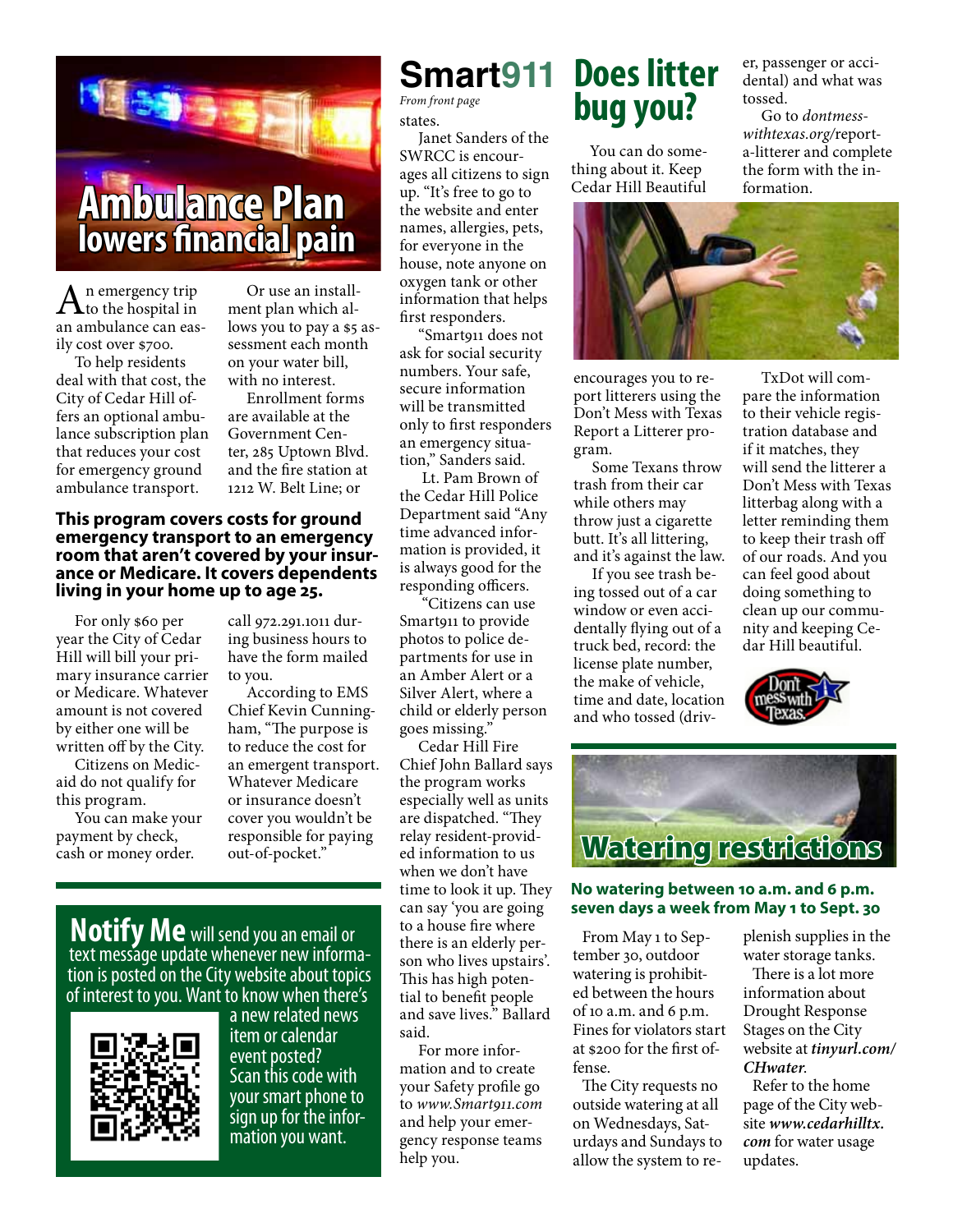

ABOVE: At the Youth Fishing Tournament at Valley Ridge Park Pond in June, Gabrielle Hancock, Keon Busby and Rebecca Peck won in the age 7 and under categories. The free event was sponsored by the Cedar Hill Parks & Rec Dept. with assistance from the Dallas Bass Hookers Club. Winners age 8-11 were Jaylon Harrison, Hank Kaiser and Rick Kaiser; and in the 12-16 group were Brittany Buford, Mathew Henry and A.J. Bates.

See more at *animoto.com/play/KXVQQxElS7aIHoq0sQMs0w*





Friday Night Concerts in June attracted hundreds to each of the four live performances sponsored by the Parks & Recreation Dept. The beautiful setting, in Valley Ridge Park's amphitheater, great weather and popular food vendors made for festive evenings for all tastes and all ages.

#### **For more live music in Cedar Hill check out:**

Uptown Village Friday concerts at *uptownvillageatcedarhill.com/ en/eventsandpromotions.html*

and Bailey's Grille Jazz Nights at *http://uptownjazzdallas.com/ events/event/listFeatured*

#### **More social than ever**

Keep up with the latest goings on in Cedar Hill via social media. You can tweet with us at *twitter.com/CedarHillTX*. Like us on Facebook, look for City of Cedar Hill, Texas. Pin with us on *Pinterest.com/cedarhilltx*.

## Community Calendar

#### July

#### July – August 24 Lucky Longhorns Summer Day Camp

Cedar Hill Recreation Center, 310 E. Parkerville Rd. Grades K-7, breakfast, lunch, and snack included, \$90 per week or \$70 per week for free/reduced lunch students. Call 972.291.5130 for information.

#### July – August 28 Crawford Park Pool 2012 season

Crawford Park Pool, 401 Straus Rd.

Open daily 1 - 5:45 p.m., For swim lessons and rental information visit *cedarhilltx.com/parks* and select "Swim Lessons" from the left column.

#### 24 City Council Meeting

6 p.m. Briefing Session, Regular City Council Meeting begins at 7 p.m. Government Center, 285 Uptown Blvd., First Floor, Cannady Room. Agenda posted online and at the front door of the Government Center at least 72 hours before meeting at *cedarhilltx.com/agenda*.

#### 31-August 7 Aqua Zumba

Crawford Park Pool, 401 Straus Rd. \$15 per person. Visit *cedarhilltx.com/swim* for more information.

#### August

#### 1 Websites for Silver Surfers

2- 4 p.m., Zula B. Wylie Public Library, 225 Cedar St. Library computer class

#### 11 'Go Wild' Family Swim Night

6- 7:45pm, Crawford Park Pool, 401 Straus Rd., Enjoy family fun at the pool the second Saturday of August. The concession stand will be open. Cost: \$2 per person Visit *cedarhilltx.com/swim* for details.

#### 14 City Council Meeting

6 p.m. Briefing Session, Regular City Council Meeting begins at 7 p.m. Government Center, 285 Uptown Blvd., First Floor, Cannady Room. Agenda posted online and at the front door of the Government Center at least 72 hours before meeting at *cedarhilltx.com/agenda*.

#### 28 City Council Meeting

6 p.m. Briefing Session, Regular City Council Meeting begins at 7 p.m. Government Center, 285 Uptown Blvd., First Floor, Cannady Room. Agenda posted online and at the front door of the Government Center at least 72 hours before meeting at *cedarhilltx.com/agenda*.

**Submit your community organization's activity to be considered for this calendar by emailing complete info to corky.brown@cedarhilltx.com.**



For the most up-to-the-minute calendar items, check out the City's online calendar by scanning this QR code with your smartphone. Free QR scanners are available in your phone's app store.



A City ordinance requires yard sales and garage sales to be registered online at *cedarhilltx.com/ garagesale* or by calling 972.291.5100 x1090. Reg- ister by Thursday to get on the list.

It's free and it will advertise your sale on the list published Fridays on the City website.